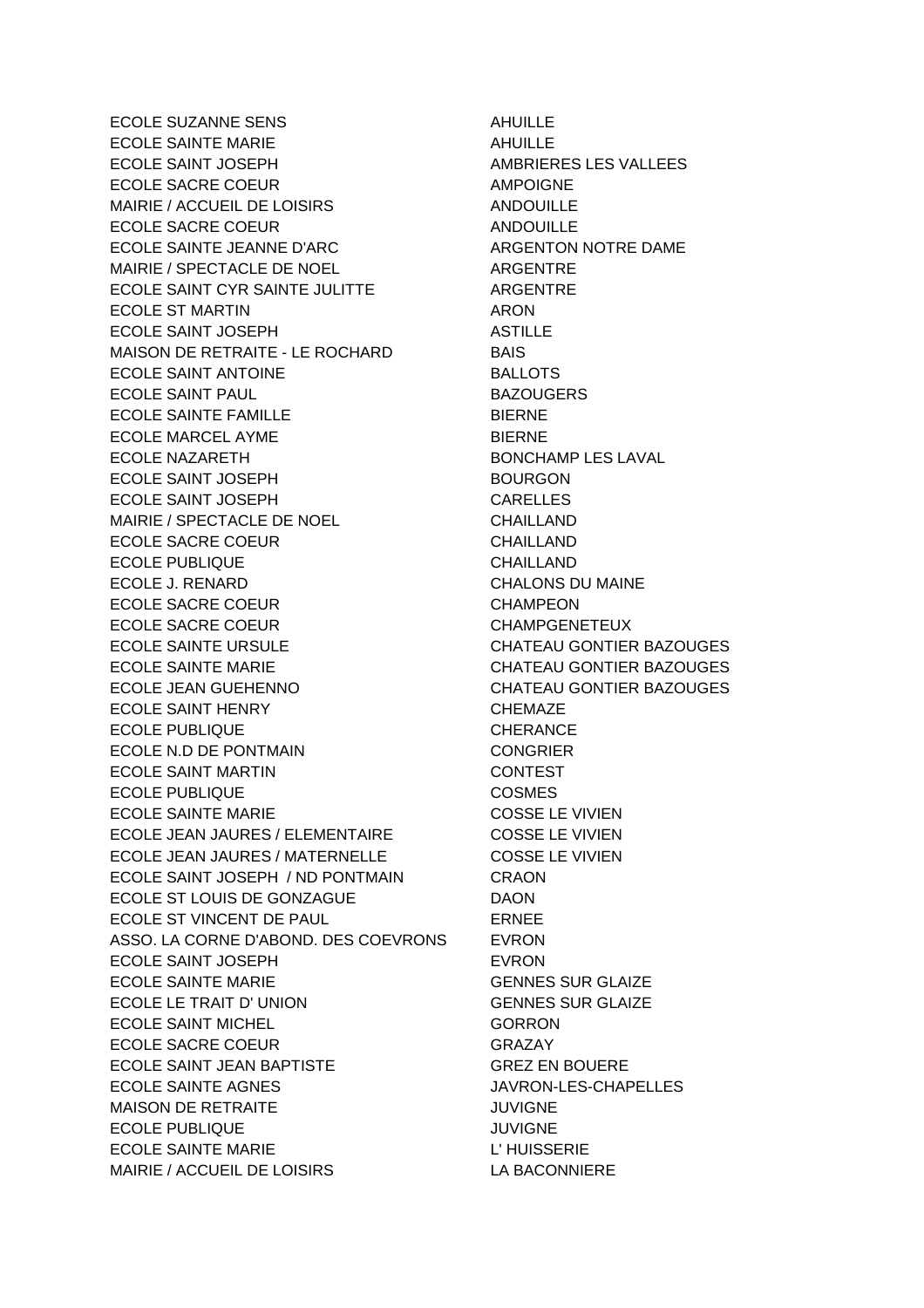ECOLE SACRE CŒUR LA BAZOUGE DE CHEMERE ECOLE MATERNELLE LA BIGOTTIERE ECOLE EUGENE IONESCO LA CHAPELLE ANTHENAISE COMITE DES FETES LES FREULONNIERES LA CHAPELLE CRAONNAISE ECOLE SAINT JULIEN LAIGNE MAIRIE / SPECTACLE DE NOEL LARCHAMP ECOLE SAINT SAUVEUR LASSAY LES CHATEAUX ECOLE N.D DE LOURDES LAUBRIERES ECOLE PRIVEE **LAUNAY VILLIERS** ACCUEIL DE LOISIRS "ST NICOLAS" LAVAL ECOLE ST J.B DE LA SALLE LAVAL ECOLE SAINT JOSEPH LAVAL ECOLE SAINT EXUPERY LAVAL ECOLE SAINTE MARIE LAVAL ECOLE N. D. AVESNIERES LAVAL ECOLE JACQUES PREVERT / MATERNELLE LAVAL ECOLE JACQUES PREVERT / ELEMENTAIRE LAVAL ACCUEIL DE LOISIRS LE BOURGNEUF LA FORET ECOLE SAINT FRANCOIS D'ASSISE LE GENEST ST ISLE ECOLE SAINT LOUIS LE HORPS ECOLE SAINT FRANCOIS-XAVIER LE PAS ECOLE SAINTE JEANNE D'ARC LEVARE ECOLE SAINTE MARIE **LIVRE LA TOUCHE** ECOLE PUBLIQUE **LOIGNE SUR MAYENNE** ECOLE SAINT JOSEPH LOIRON ECOLE SACRE COEUR MARIGNE PEUTON ECOLE SAINT MARTIN MAYENNE ECOLE SAINTE ANNE - SAINT JOSEPH MAYENNE ECOLE DE LA VALLEE DON BOSCO MAYENNE ECOLE PUBLIQUE MEE ECOLE SAINTE MARIE MERAL ECOLE SACRE CŒUR
NESLAY DU MAINE I.M.E MONTAUDIN ECOLE SACRE COEUR MONTAUDIN ECOLE L'ILE AUX ENFANTS MONTAUDIN ECOLE NOTRE DAME MONTENAY ECOLE SAINTE ANNE MONTJEAN MAISON DE RETRAITE MEDICALISEE MONTSURS ECOLE VICTOR HUGO NUILLE SUR VICOIN ECOLE NOTRE DAME NUILLE SUR VICOIN MAISON DE RETRAITE **OISSEAU** ECOLE SAINTE JEANNE D'ARC ORIGNE ECOLE SAINT LOUIS DE GONZAGUE PLACE ECOLE ARTHUR PRODHOMME POMMERIEUX ECOLE SAINT MICHEL **EXAMPLE SAINT MICHEL** ECOLE SAINT JOSEPH PRE EN PAIL ECOLE PUBLIQUE **ECOLE AUSTRALIA EN PRE EN PAIL** ECOLE SAINTE MARIE QUELAINES ST GAULT ECOLE N.D DE PONTMAIN SENONNES ECOLE SACRE COEUR SIMPLE ECOLE SACRE COEUR ST AIGNAN SUR ROE